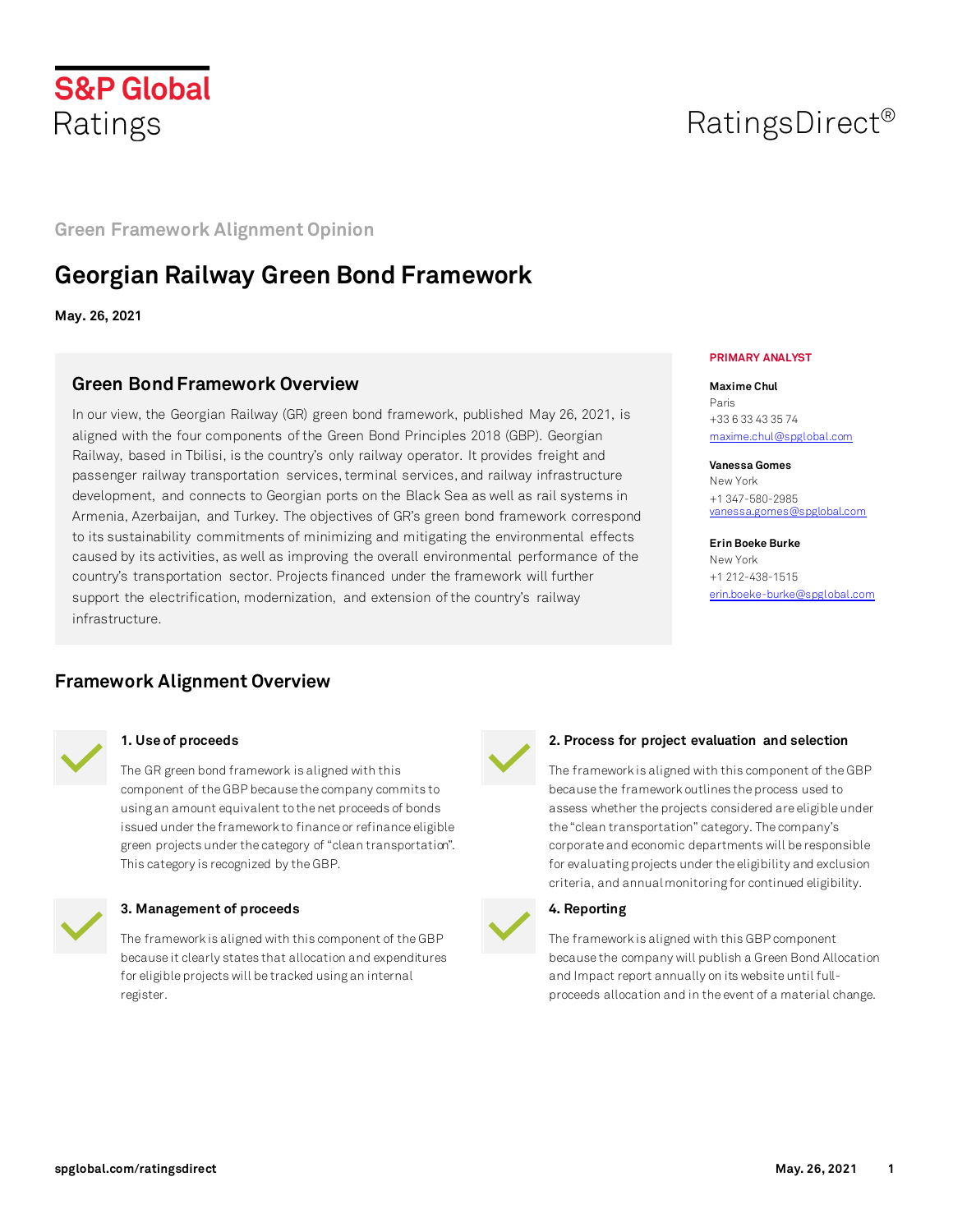## **Issuer Sustainability Objectives**

As a part of its focus on sustainable development and supporting national environmental objectives, GR works to minimize and mitigate the environmental effects of its activities and improve the overall environmental performance of the transportation sector in Georgia. The company intends to contribute to the Paris Agreement objectives by facilitating the transition from the most carbonintensive transport modes, such as cars and planes, to rail transport; the potential benefits are significant given that the International Energy Agency estimates 23% of energy-based CO2 emissions comes from the transportation sector. Georgia's rail system has been fully electrified since the 1990s, so fossil fuels are only used directly for some auxiliary assets. The company has established policies and procedures for several environmental concerns, as well as workforce benefits and operational safety.

The issuer has developed a green bond framework to help finance projects that contribute to its sustainability goals. Financed projects will be dedicated to the modernization and expansion of railway infrastructure and supporting assets. Potential environmental benefits including reducing electricity consumption as well as improving transportation speed and customer service for both freight and passenger activities. According to GR, additional benefits of financed projects include increased safety for passengers, reduced air and noise pollution from the electrification of the network, and reduced traffic congestion in Tbilisi.

## **Framework Description**

#### **1. Use of proceeds**

The GBP stipulate that a seeker of finance should commit the net proceeds of an issuance exclusively to eligible green projects. According to the GBP, eligible projects will seek to achieve at least one of five environmental objectives, including: 1) climate change mitigation, 2) climate change adaptation, 3) natural resource conservation, 4) biodiversity conservation, and 5) pollution prevention and control.

GR commits to allocate an amount equivalent to the net proceeds of the green bond issued to finance eligible green projects in clean transportation. These projects will contribute to the construction, modernization, maintenance, and extension of new and existing zero direct emission electric railway lines, and the acquisition and maintenance of supporting infrastructure and assets. Clean transportation is one of the project categories identified in the GBP.

#### **2. Process for project evaluation and selection**

To align with the second component of the GBP, a seeker of finance must explain the process by which eligible projects are selected, the related eligibility criteria applied to select those projects, including exclusionary criteria if applicable, and the overall sustainability objectives that underpin the selection process.

GR's Corporate and Economic Department will be responsible for evaluating projects based on their alignment with the eligibility criteria described above. The framework also states that these departments will be responsible for annually reviewing the continued eligibility of financed projects; any projects no longer deemed eligible will be replaced as soon as an eligible replacement is identified.

The company specifies that the following activities will be excluded from the green bond's financing: fossil fuel energy; fossil fuel reliant transport; nuclear energy; alcohol; and defense.



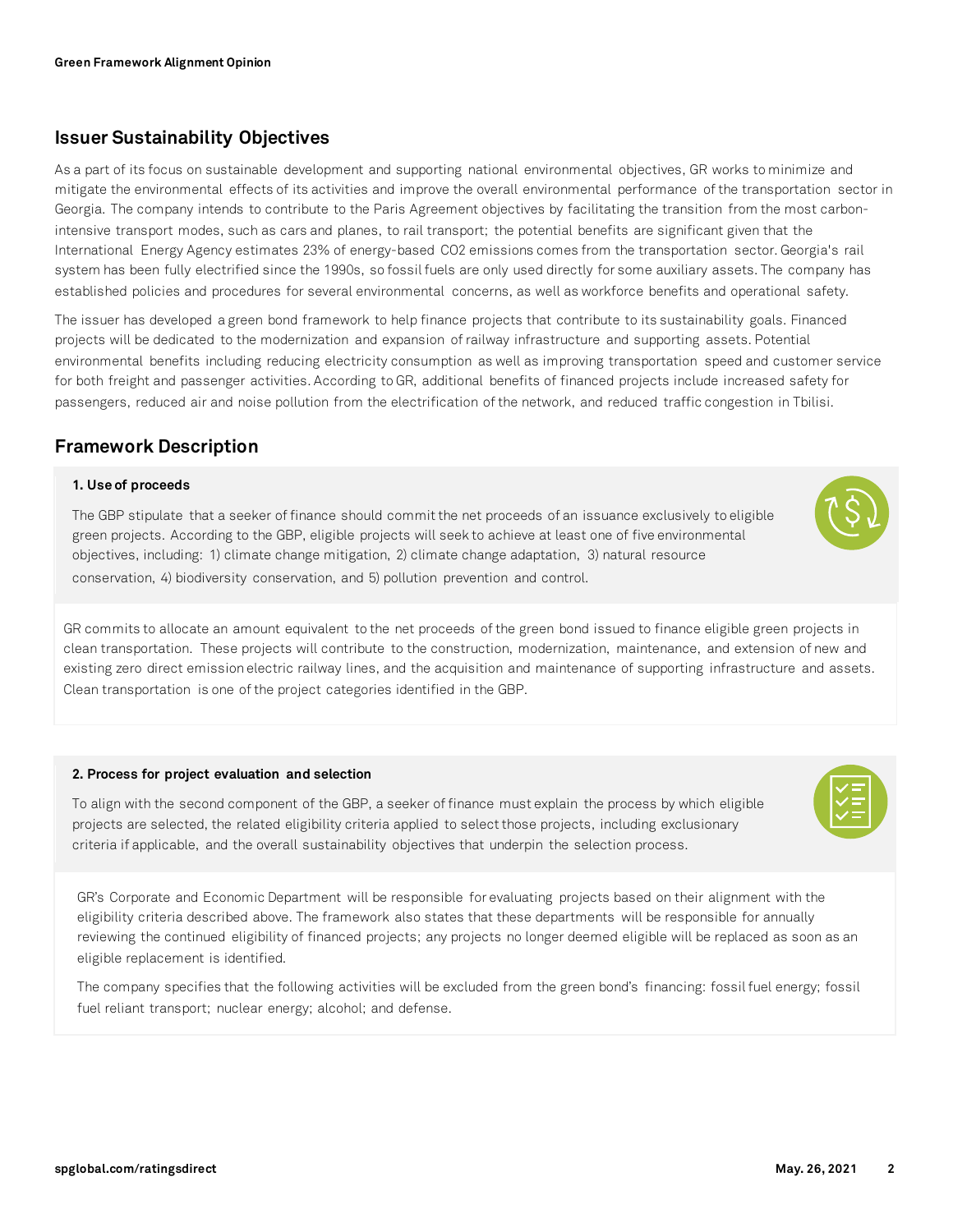#### **3. Management of proceeds**

The GBP require a seeker of finance to monitor the net proceeds of all outstanding green bond transactions, which includes appropriately tracking the proceeds and adjusting the balance of net proceeds to match allocations to eligible green projects. The GBP also require a seeker of finance to disclose to investors the types of temporary placement they intend to use for unallocated proceeds.



The framework specifies that expenditure on eligible projects will be tracked using an internal register, to ensure that an amount equivalent to the net proceeds of the green bonds is allocated in accordance with the green bond framework. The framework further specifies that it will strive to match expenditure on eligible projects with the total proceeds raised within three years after the issuance of a green bond.

Pending full allocation of the net proceeds, the unallocated proceeds will be held in temporary investments (cash, cash equivalents, and liquid marketable investments) or used to repay outstanding debt.

### **4. Reporting**

The GBP stipulate that a seeker of finance should report on the use of proceeds annually until full allocation. Information presented in the annual report must include a list of the projects that receive financing, a description of each project, including the amount allocated to each project, and their expected environmental impact.

GR commits to publish an annual Green Bond Allocation and Impact report until full allocation of the net proceeds, or in the event of a material change. This report will include details of the eligible green projects and the amounts allocated to their financing; the proportional allocation of proceeds between refinancing and new projects; and the remaining balance of cash or cash equivalents to be allocated.

The annual report will also cover the aggregated environmental effects of projects financed under the framework. GR will estimate the avoided CO2 emissions associated with using rail transport as opposed to fossil fuel transport (e.g. road).



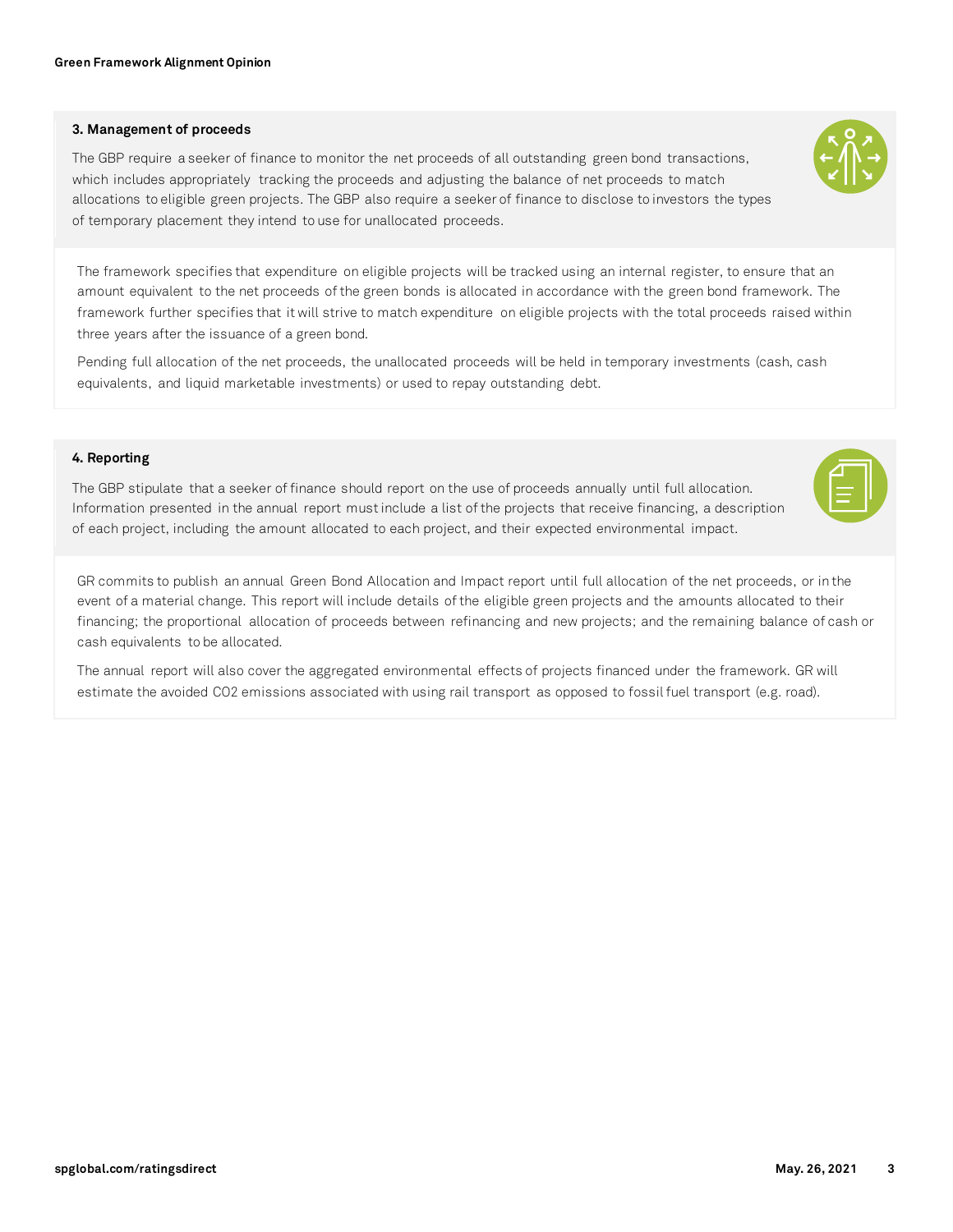## **Additional Features Of The Framework**

This section provides additional information on whether the framework incorporates recommended aspects of the GBP and goes beyond minimum requirements. This section does not affect our opinion of alignment with the stated principles.

GR's green bond framework implements several of the voluntary guidelines outlined in the GBP. The company's framework has the following strengths:

- − GR commits to set out the proportional allocation of funds to financing and refinancing projects in its annual Green Bond Allocation and Impact report. The framework specifies that refinanced projects will be eligible if the associated expenditures were made within three years preceding the year of issuance of the green bond.
- − The company commits to annually disclose the allocation of green bond proceeds to each project being financed. The framework also states that GR's external auditor will provide assurance as to the allocation of proceeds; this additional assurance is recommended by the GBP.
- − The framework references the eligible projects to the EU taxonomy, specifically linking the green bond to the following taxonomy activities: passenger interurban rail transport; freight rail transport; and infrastructure for rail transport.
- − The framework states that, when feasible, it will aim to align its impact reporting with the Handbook for 'Harmonized Framework for Impact Reporting', December 2020 version.
- − GR also intends to include the methodology used to calculate the environmental impacts in its annual reporting.

Offsetting the above strengths are the following:

- − The framework allows GR to use the proceeds of green transactions to repay outstanding debt pending full allocation of an amount equivalent to net proceeds of the transactions to eligible projects. We consider this relatively permissive, as some parties may not agree with GR that this is a "temporary" use of proceeds and outstanding debt may have been used to fund non-eligible projects. However, given the overall commitment to track allocations and to allocate an amount equivalent to the net proceeds within three years, and the extremely limited portfolio of projects that may not be eligible projects given GR's profile as an electrified rail system operator, we do not believe this is unaligned with the GBP.
- − The framework does not commit to obtain external verification of reported environmental impacts.

## **Conclusion**

Based on our assessment of the contents of GR's green bond framework, we regard the framework as being aligned with the four components of the GBP given that the seeker of finance has committed to:

- − Allocate the full amount of the net proceeds to eligible green projects, as defined by the seeker of finance;
- − Use clear green criteria (as defined by the seeker of finance) to select projects for funding;
- − Manage and track proceeds; and
- − Regular reporting of environmental impacts and uses of proceeds.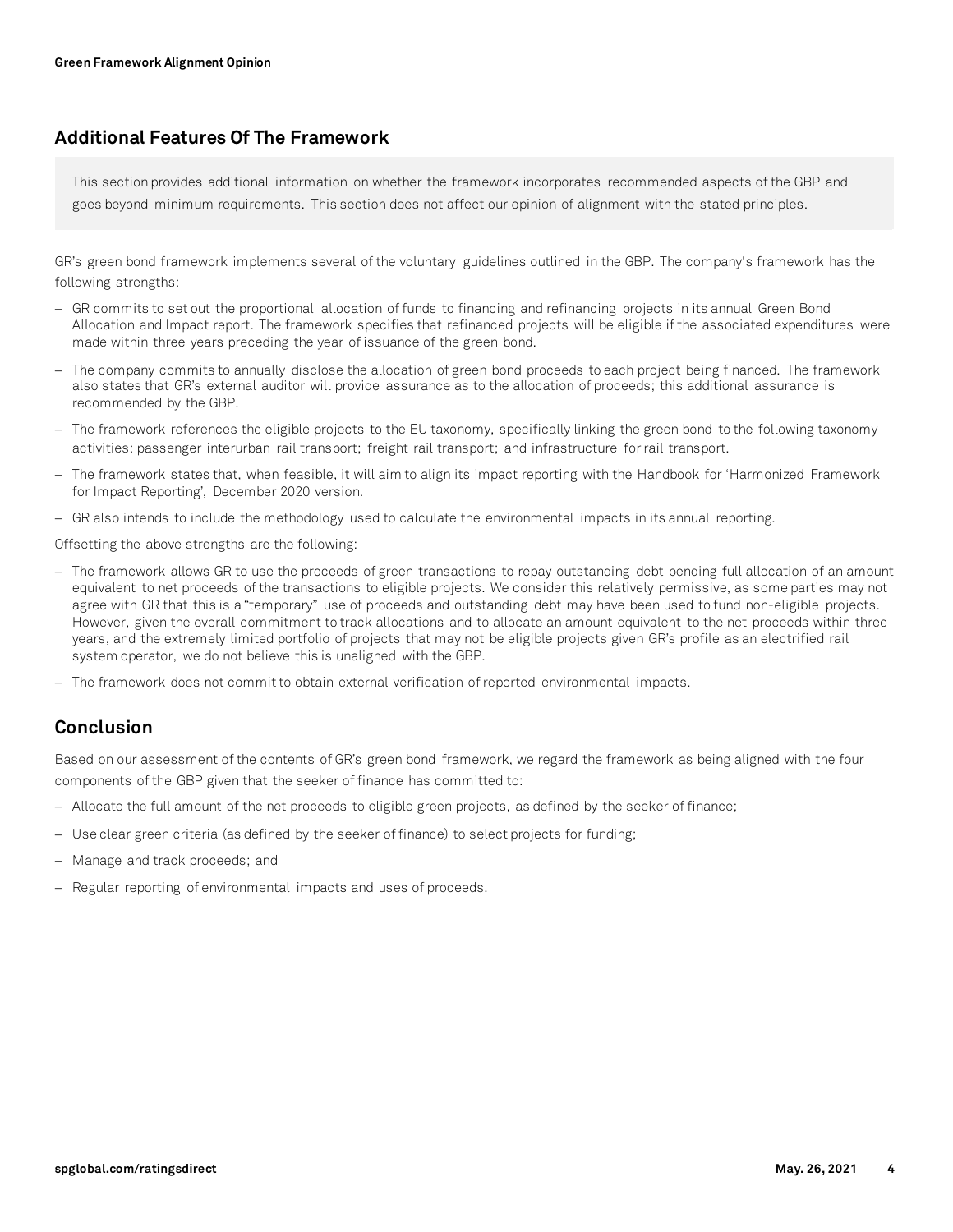## **Mapping To The UN Sustainable Development Goals**

The Sustainable Development Goals (SDGs) were set up by the United Nations in 2015 and form an agenda for achieving sustainable development by 2030. We use International Capital Market Association (ICMA) SDG mapping for this part of the report. We acknowledge that the ICMA mapping does not provide an exhaustive list of SDGs and that ICMA recommends each project category be reviewed individually to map it to the relevant SDGs.

GR's green bond framework intends to contribute to the following SDGs:

| Use of proceeds      | <b>SDGs</b>                                   |  |  |
|----------------------|-----------------------------------------------|--|--|
| Clean transportation |                                               |  |  |
|                      | *11. Sustainable<br>cities and<br>communities |  |  |

\*The eligible project categories link to these SDGs in the ICMA mapping.